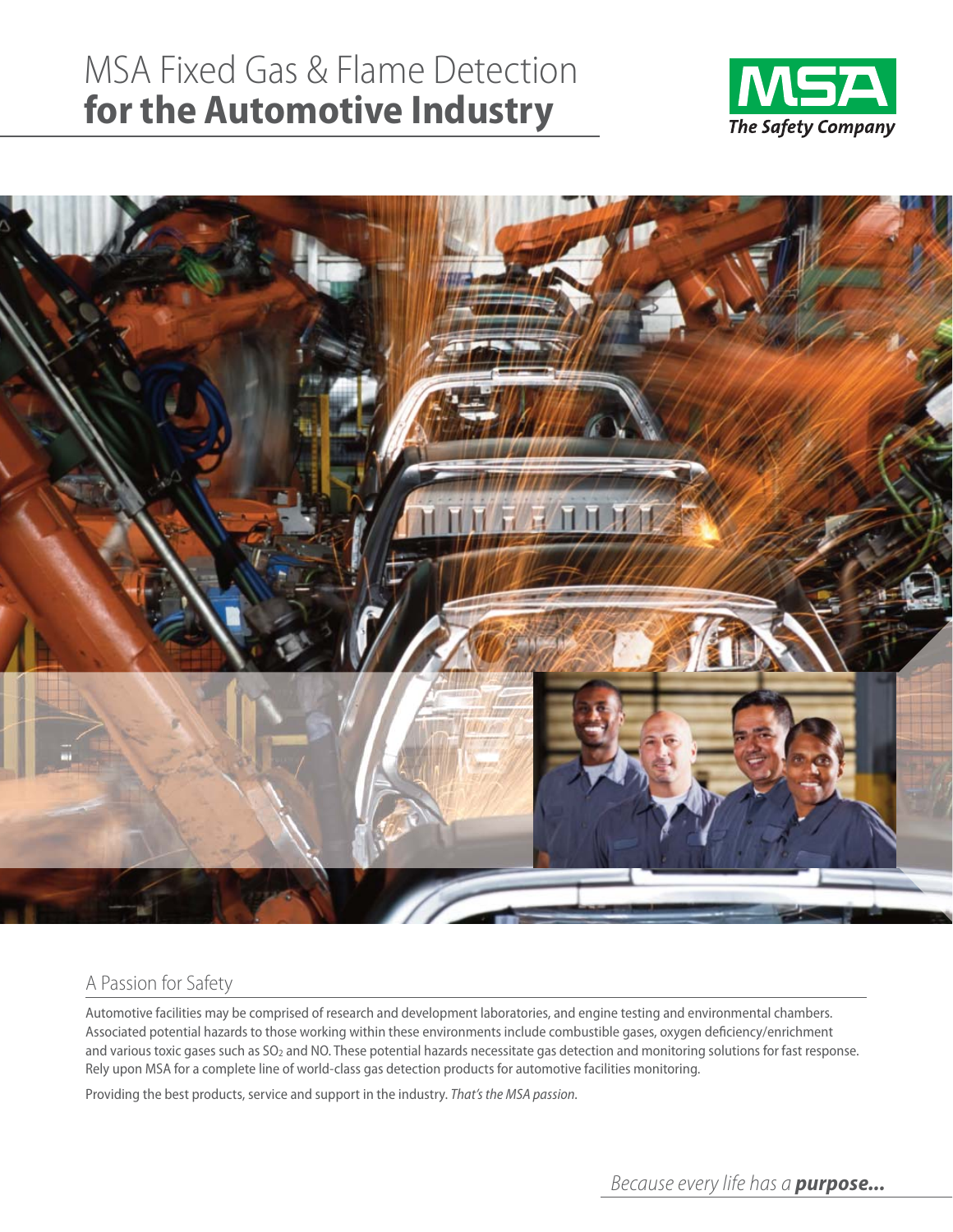# Sensor Technology for Dynamometer Test Cells, Laboratories and Fuel Storage

*Code-Compliant, Class 1 Division 1 Approval*

### **Ultima® X Series Gas Monitors**

**Ultima X Series Gas Monitors** offer continuous gas monitoring of combustible gases, toxic gases and oxygen deficiency. Ideal for roll chassis or engine dynamometer test cells and in research and engineering laboratories, these monitors offer advanced sensing technology choices: catalytic bead LEL, electrochemical toxic and infrared LEL gas detection methods.

Fuel storage applications require LEL gas detection for gasoline distribution facilities, fuel blending areas and tank farms. Microprocessorbased Ultima X Series Gas Monitors offer sensor-disconnect-under-power, allowing sensor change-out without declassifying hazardous areas. HART Field Communications Protocol provides increased sensor data, part of cost-effective asset management. HART Protocol also provides convenient setup, calibration and diagnostics.

- Pre-calibrated, interchangeable smart sensors are ready for installation
- Ultima X Series Sensor X-change™ Program provides replacement calibrated sensor modules when needed, on demand
- Multi-sensing allows for up to 3 different gas sensors per transmitter (such as CO, NOx and LEL) for greater coverage
- SIL 2-certified products

**Ultima X Series Gas Monitors with X3® Technology** offer an excellent fit for many automotive industry applications. Modbus RTU output provides significant savings, reducing cost of hardwiring by as much as 60%. Ultima X3 Technology allows for up to 3 sensors to be connected per monitor. Electrochemical, catalytic and infrared sensors are available in any combination.

System handles up to 31 monitors with up to 3 sensors inputted per monitor for total of 93 sensors. Monitor display scrolls through type and reading for all attached sensors. Each sensor can be observed remotely up to 3000 ft. from monitor. System provides RS-485 half-duplex communication interface, integration into PLC/DCS systems and multi-sensing capability.

**Ultima XIR Gas Monitor** provides microprocessor-based, infrared point gas detection for continuous monitoring of combustible gases and vapors. Providing definitive compensation for temperature, humidity and aging effects, Ultima XIR Gas Monitors are IP67-rated to withstand tough environments.

- Response time t90 ≤ 2 seconds
- 316 stainless steel with multiple-entry mounting enclosure
- Operation based upon dual-wavelength, heated optics technology
- IR technology eliminates the need for frequent calibrations



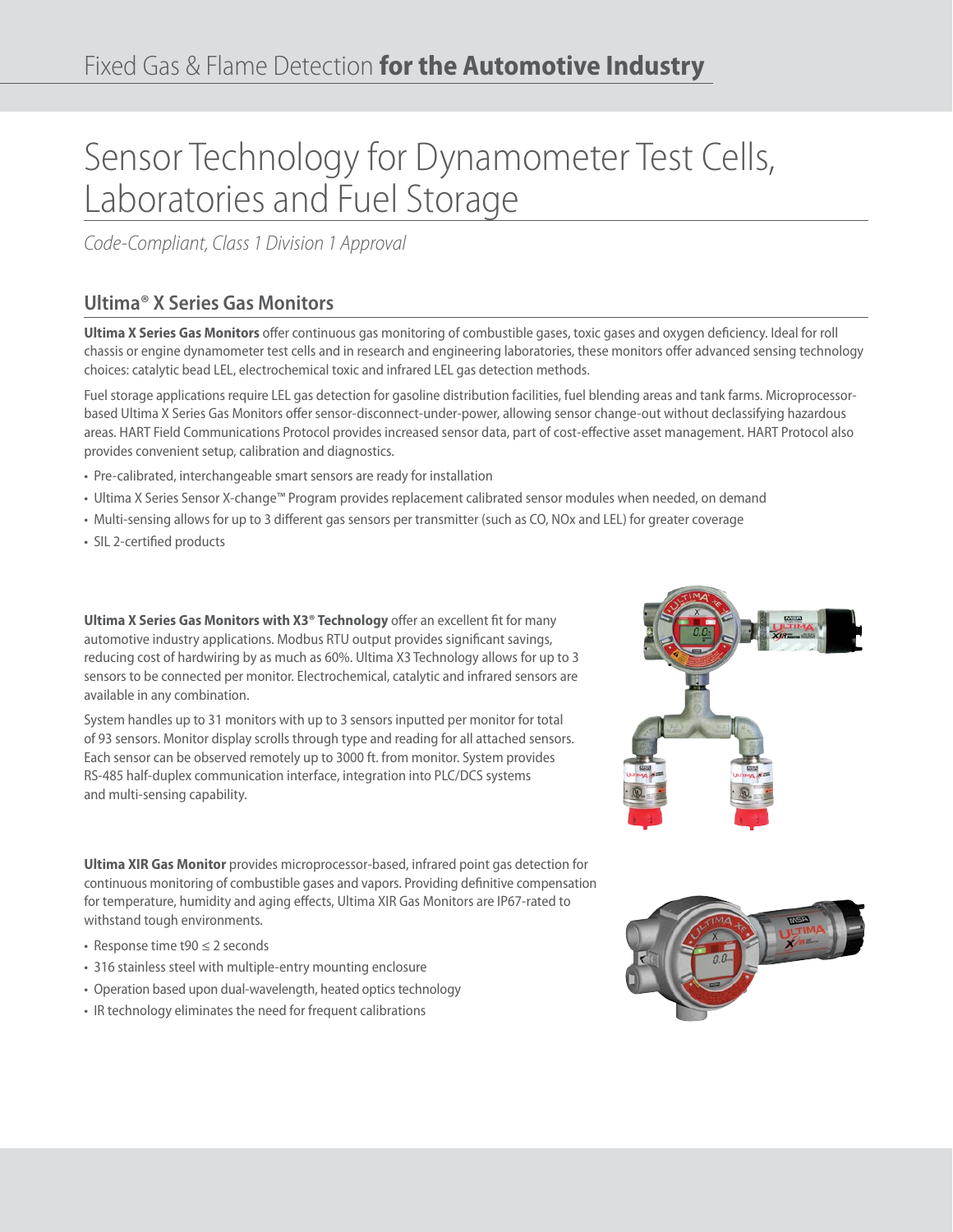

**Ultima XE Gas Monitor** provides continuous monitoring of combustible and toxic gases and oxygen deficiency using catalytic and electrochemical technologies. Unit features 316 stainless steel enclosure for explosion-proof monitoring.

- Interchangeable **smart** sensors are extremely easy to install and replace
- Onboard LEDs and relays provide increased indication of alarm and fault conditions
- Operates on stand-alone basis or can be connected to control system

**Wireless Communication System** is an ideal solution for gas detection needs at locations where no infrastructure exists. Combustible and toxic gases can leak virtually anywhere, and leaks may not occur near a facility's gas detection instrument installation area.

- 900 MHz radio that communicates to a gateway provides reliable real-time detection data at distances of up to 1 mile with clear line of sight
- Accepts either Analog or Modbus inputs
- Power options include solar panel, battery and charger to help ensure up to 2 weeks of autonomous operation
- Wireless HART adapter can be added to any MSA HART-enabled field device to communicate with any existing wireless HART network

### **PrimaX® Gas Monitor**

**PrimaX Gas Monitors** offer proven quality and reliability for toxic gas, oxygen or combustible gas detection, as well as SIL 2-certification and HART digital communication option. Innovative enclosure design, ease of use, fast installation, and options to suit both indoor and outdoor installations make the PrimaX Gas Monitor your choice for versatile gas detection. Monitors are available in explosion-proof and intrinsically-safe versions.

#### **PrimaX I Gas Monitor**

Intrinsically-safe detection of toxic gases or oxygen

- Robust, anti-static, reinforced nylon IP66-rated housing
- Integral mounting plate for quick, easy installation
- Large, easy-to-read LCD display

#### **PrimaX P Gas Monitor**

Explosion-proof detection of combustibles, toxic gases or oxygen

- Powder-coated aluminum enclosure (IP66-rated)
- Integral mounting plate for fast, easy installation
- Easy menu navigation using integrated four-way keypad
- Large, easy-to-read LCD display, three LED status indicators



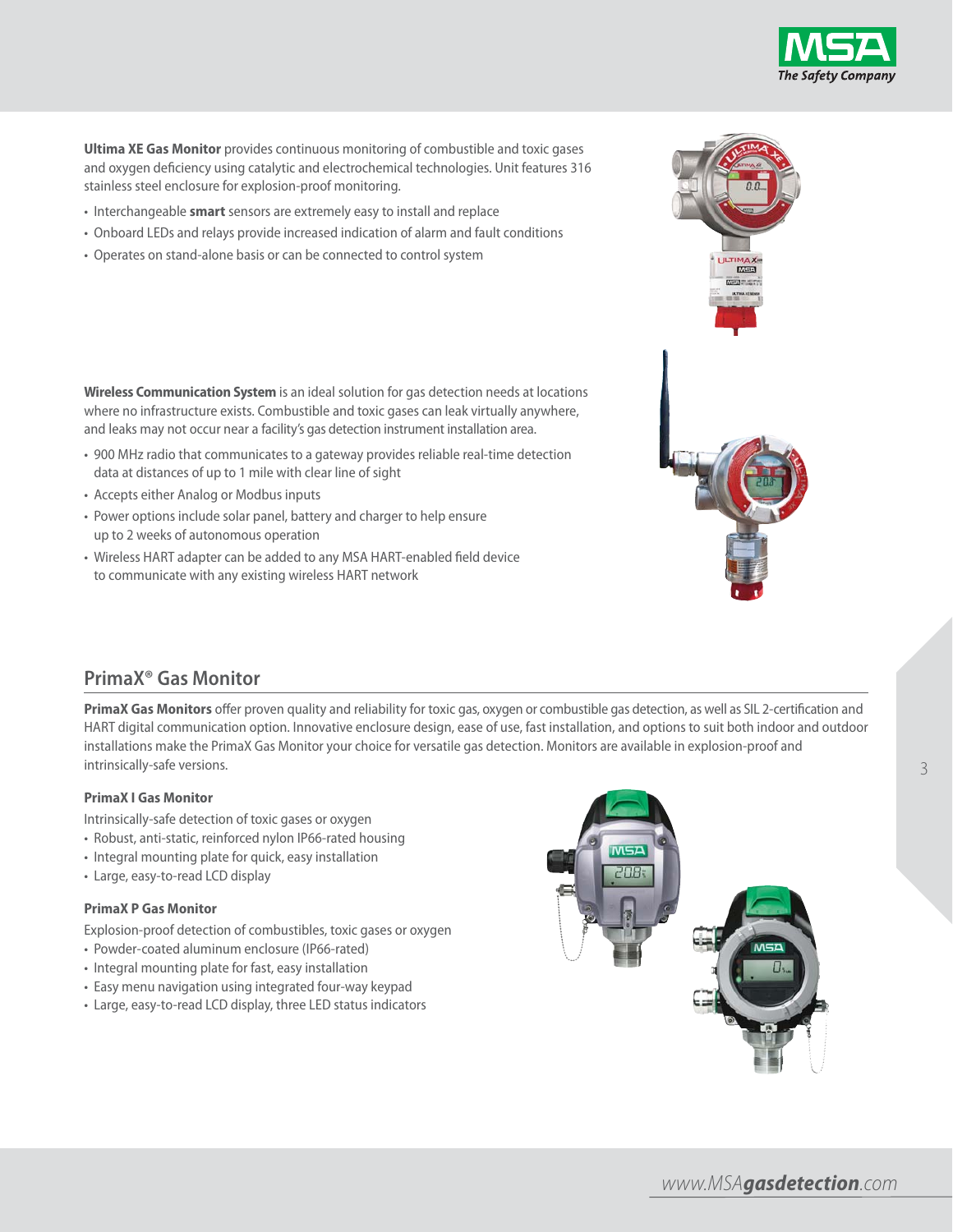### **Chillgard® RT Photoacoustic Infrared Refrigerant Monitors**

**Chillgard RT Photoacoustic Infrared Refrigerant Monitors** provide economical, low-level monitoring of refrigerant gases used in most refrigeration systems or chillers down to 1 ppm. Units can be configured to monitor from up to 8 remote areas and to detect specific refrigerants or groups of refrigerants.

The Chillgard RT Monitor is easy to install, operate and maintain, and can operate for months with virtually no zero drift. Standard features include vacuum fluorescent display, audio alarm, 3 alarm levels, 4 relays, and 4-20 mA and 0-10 V outputs.

- Operates over wide temperature range
- Complies with ANSI/ASHRAE 15-2004
- 2-line X 20-character vacuum fluorescent display
- 3 alarm levels
- Relay outputs for each alarm level
- Password protection
- Expandable with multipoint sequencer to monitor up to 8 locations



## **Chemgard® Photoacoustic InfraRed Gas Monitor**

**Chemgard Photoacoustic InfraRed Gas Monitor** is a flexible platform for monitoring toxic and combustible gases for many applications including Dowtherm J detection. Featuring advanced PIR low-cost sensing technology, this monitor offers virtually no zero drift, greatly reducing background gases and humidity interference.

The Chemgard Monitor detects nearly 100 major industrial compounds, including heat transfer fluids, petrochemicals, solvents, halons, intermediates, fuel vapors, cleaning agents, and many other common chemical agents. Monitoring ranges from as low as 0-10 ppm (with detection sensitivity as low as 10 ppb for some applications) to as much as 100% by volume are possible for many gases.

- 3 enclosure styles; explosion-proof, NEMA 4 or rack-mounted configurations
- Data logging capability provides date-stamped information for gas readings, alarms and fault conditions
- Easy-to-read display shows gas concentrations and alarms
- 3 alarm levels with relay output
- UL 2075 approval

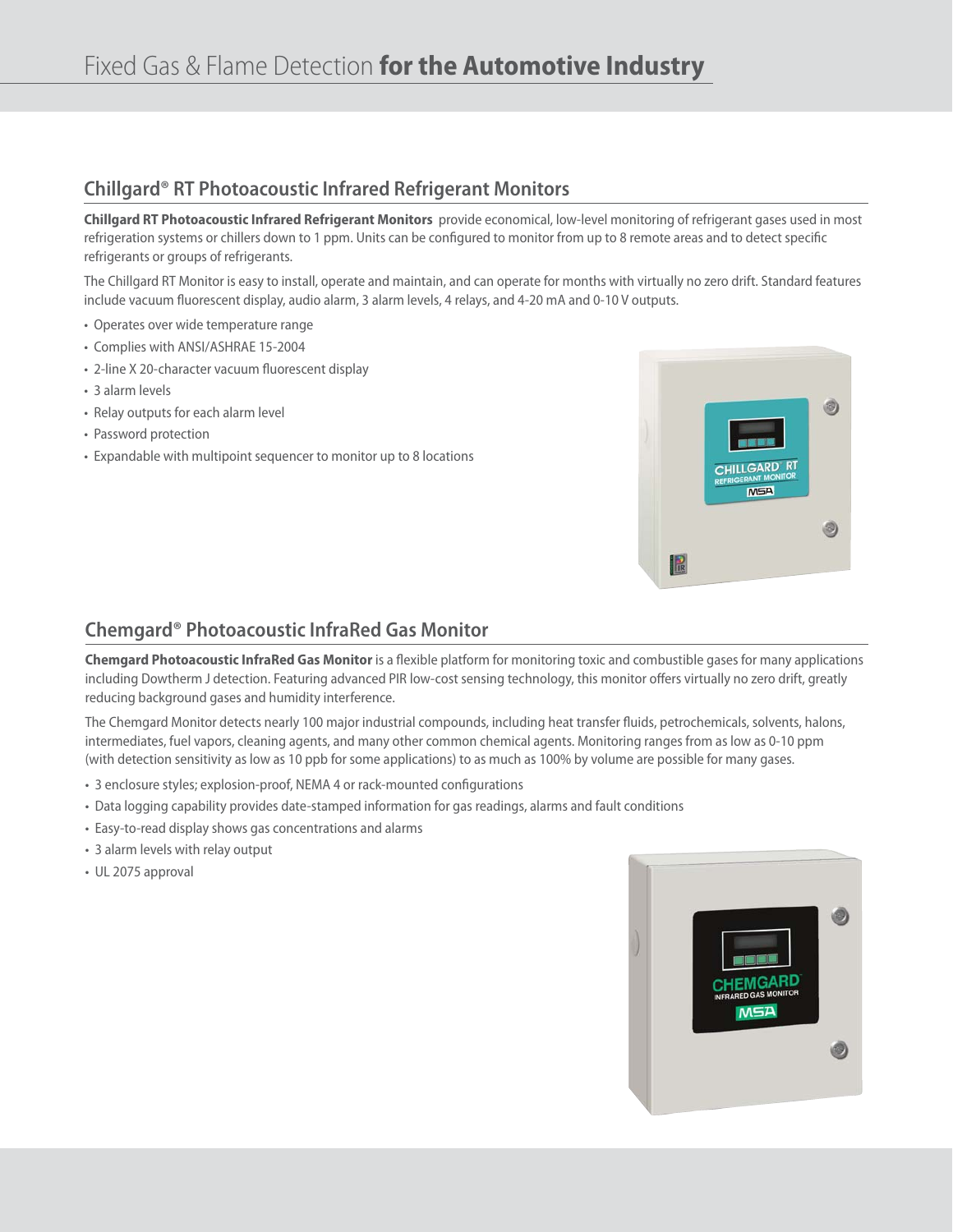

# Controllers for MSA Instruments

## **GasGard®100 Control System**

New **GasGard 100 Control System** provides easy user interface, intelligent architecture and innovative functionality. System offers a scalable, high performance data acquisition/data logging platform with an intelligent approach to data acquisition and control.

Form a complete gas detection solution by equipping GasGard 100 Systems fully integrated measurement, display and recording platforms with MSA's extensive line of transmitters and sensors.

- Open Ethernet connectivity with Web-based configuration and data monitoring functions lets controller handle many monitoring and historical logging function
- See real time trends with your Web browser from any PC without specialized software
- Data monitoring and reporting functions allows for customized reports and layout configurations for viewing trending analysis and more. Use email alert feature to view continuous plant status updates for times when you can't be physically present
- Flexible, modular architecture manages anywhere from one to six measurement modules on the backplane—each GasGard 100 Controller serves as a measurement node, avoiding long, dense sensor leads throughout machines or processes



## **GasGard XL Controller**

**GasGard XL Controller** is a multi-channel, wall-mounted, economical controller for monitoring toxic and combustible gases and oxygen deficiency. The GasGard XL Controller offers compact, durable, fire-retardant ABS plastic housing, large and clear multi-language LCD display, full system diagnostics, and individual LEDs per channel with common relays and internal buzzer.

The GasGard XL Controller is easily configured to accept up to 8 remote gas sensors. With 2 alarm levels per channel, the GasGard XL Controller operates in conjunction with MSA's remote gas sensors (combustible, toxic or oxygen 4–20 mA).

- Fully-configurable via USB or RS485 Modbus connection
- Event log upload through isolated Ethernet RS 485 or USB
- Dedicated keys make all functions accessible from front panel
- Large graphic display with intuitive icons shows all channels at a glance



5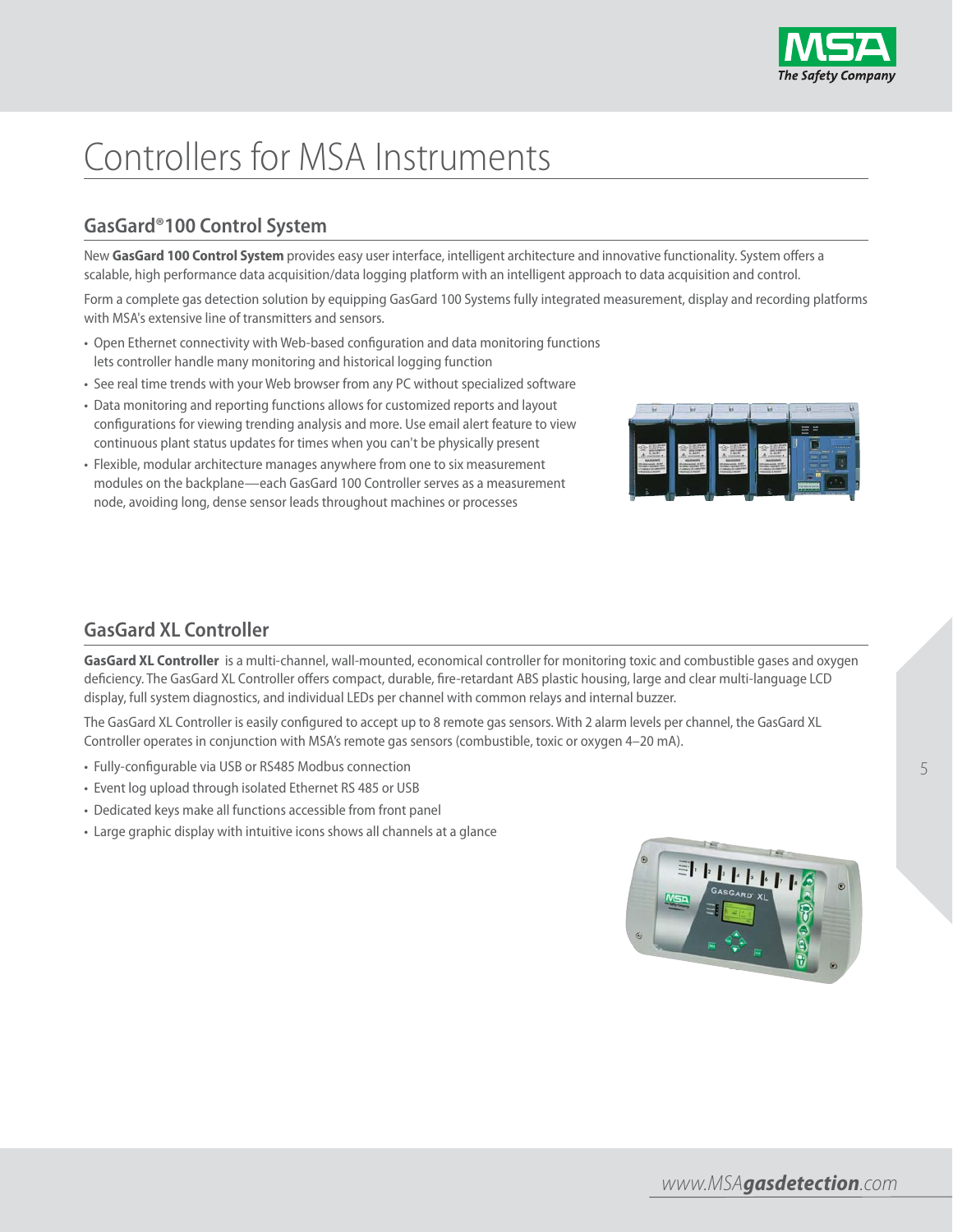### **SUPREMAtouch® Controller**

**SUPREMAtouch Controller** offers modular design to meet many application requirements and complies with all relevant global safety standards, including redundant systems with up to SIL 3 rating (IEC 61508). This custom product features large color touchscreen display, enhanced processing capabilities and optional integration of addressable fire and smoke detectors. Unit is compatible with many detectors, including combustible and toxic gas, oxygen, smoke, fire, and heat. Output options include relay, and analog and digital communication between racks, allowing interface to external systems using Modbus or Profibus.

- · Compact modular design requires fewer cabinets, saving space
- · Decentralized configuration through use of satellites minimizes wiring
- · Digital bus technology provides reliable communication to external bus systems
- · Connections for 3 system power supplies enable automatic switchover to backup supply



## **ModCon® 75 Controller**

**ModCon 75 Controller**is a pre-programmed and self-configuring controller for monitoring up to 25 Ultima X Series Gas Monitors with X3 Technology (75 sensors total). Compact unit allows for remote control of many features as well as Modbus RTU input/output and Modbusover-Ethernet capability.

- Self-configuring to Ultima X3 Gas Monitors
- Modbus RTU input/output
- Modbus-over-Ethernet interface
- View and control of up to 25 Ultima X3 Transmitters (75 total sensors)

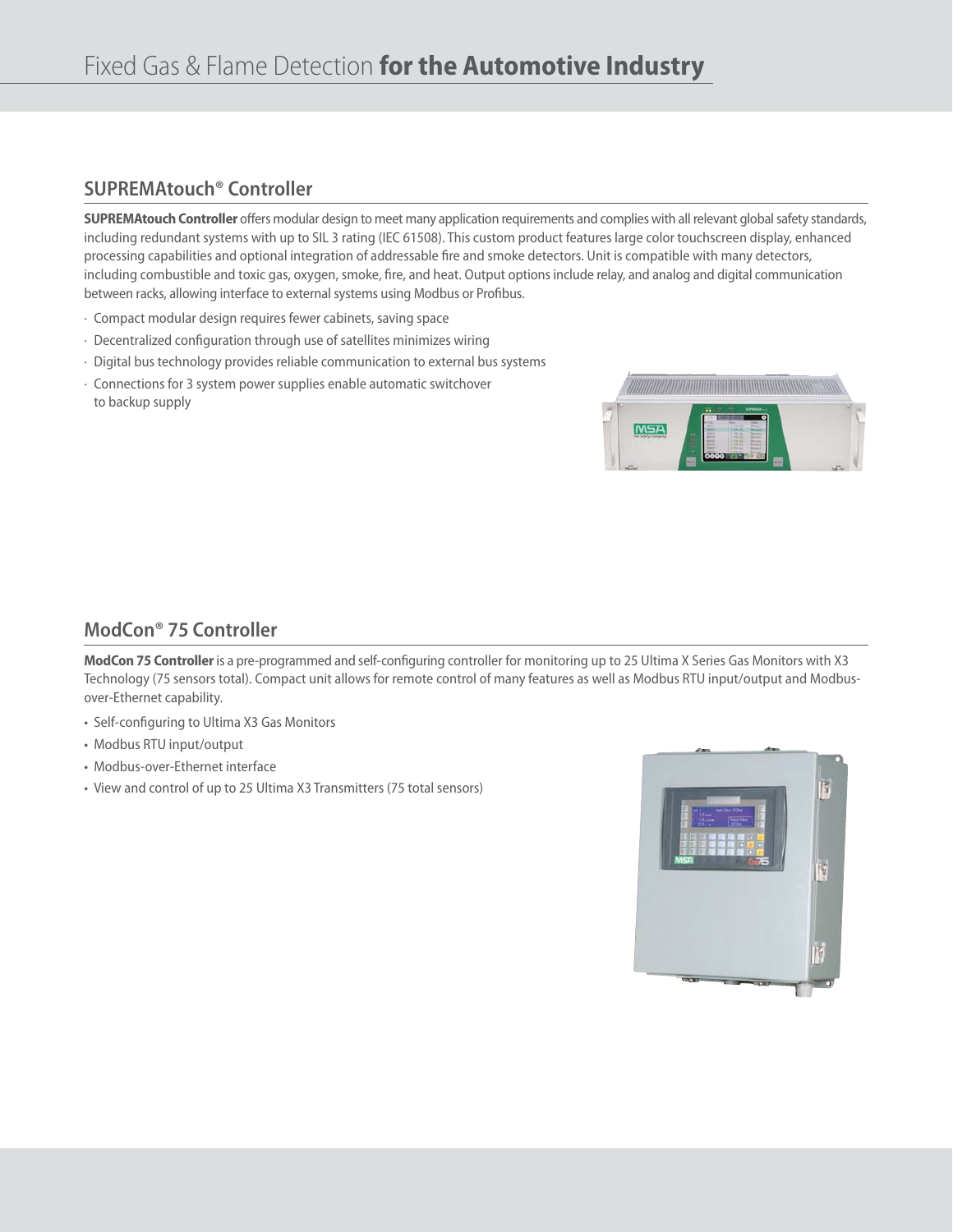

# Flame Detection for Paint Spray Booths

### **FlameGard® 5 Series Flame Detectors**

**FlameGard 5 Series** of Flame Detectors includes 3 models:

- **FlameGard 5 MSIR Flame Detector** Combines precision multi-spectral infrared (MSIR) sensing array with highly intelligent neural network processors for high accuracy through superior false alarm immunity.
- **FlameGard 5 UV/IR Flame Detector** Uses ultraviolet and infrared technologies for flame detection.
- **FlameGard 5 UV/IR-H2 Flame Detector** Uses ultraviolet and infrared technologies to detect hydrogen fires.

Features that set the FlameGard 5 Series apart:

- Wide field of view
- SIL 3-suitable products
- Continuous Optical Path Monitoring (COPM) checks optical path integrity and electronic circuitry once every minute

**FlameGard 5 Test Lamp** provides easy means to verify functionality of any FlameGard 5 Detector.



*www.MSAgasdetection.com*